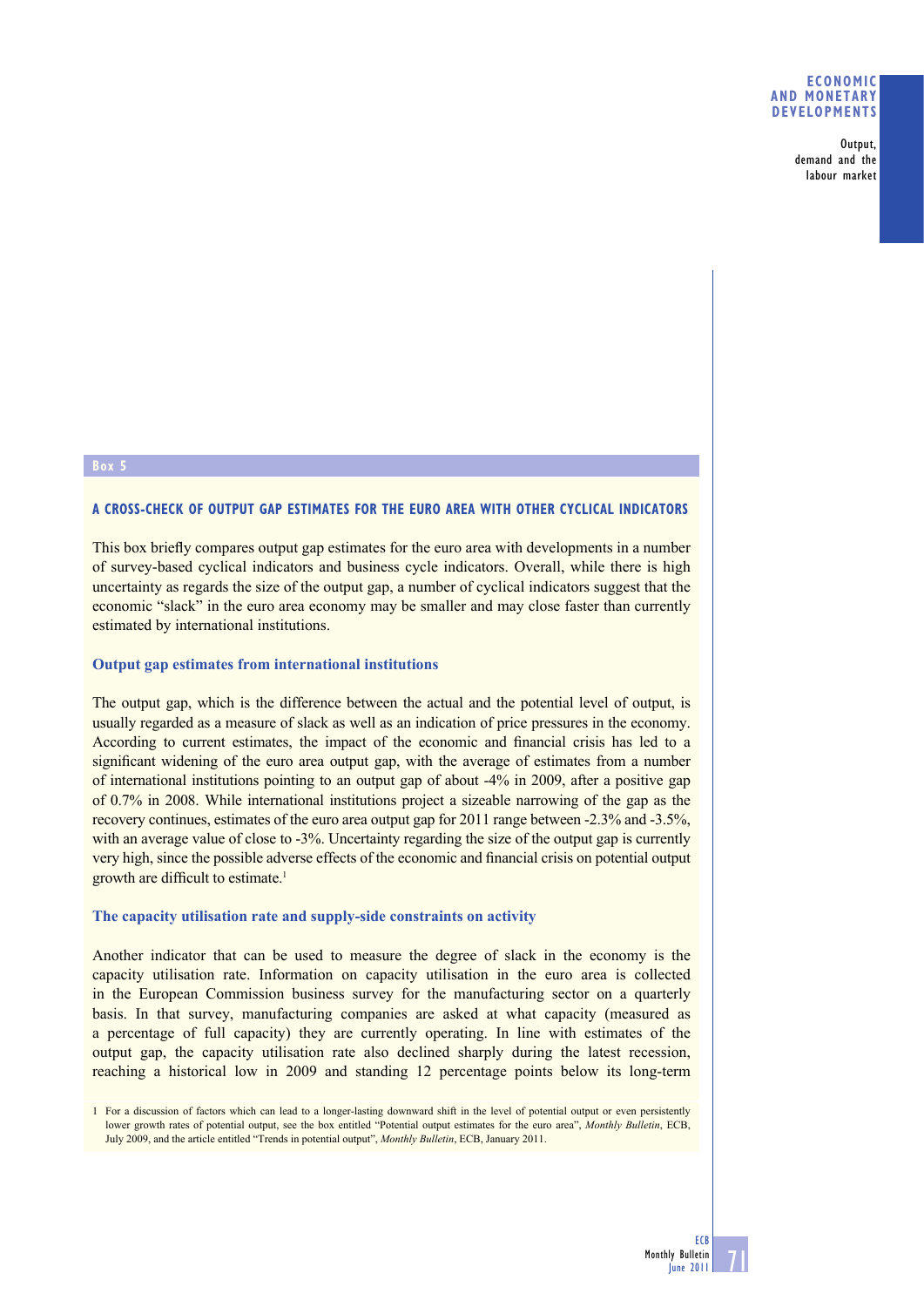pre-recession average (see Chart A).<sup>2</sup> However, in contrast to the various estimates of the output gap, the capacity utilisation rate subsequently recovered strongly. The latest data point to a return to a virtually "normal" level of capacity utilisation in the euro area in April 2011, suggesting a sharper decrease in the slack in the euro area economy than signalled by the various output gap estimates from international institutions.

One feature of the capacity utilisation indicator is that, like most opinion surveys, it is normally not revised, while the degree of uncertainty surrounding real-time estimates of the model-based output gap is typically high and they are frequently revised.3 However, when using the capacity utilisation rate to gauge the output gap, some limitations of this indicator must be borne in mind. First, the capacity utilisation indicator is only based on the manufacturing sector, while estimates of the output gap are based on the whole economy. Second, when survey respondents assess their

# **Chart A Output gap estimates from international institutions and the capacity**

(percentages; percentage point deviation from long-term pre-recession average)

- range of the European Commission, IMF and OECD output gap estimates
- **.....** average of the European Commission, IMF and OECD output gap estimates (left-hand scale)



Sources: European Commission Economic Forecast Spring 2011, IMF World Economic Outlook April 2011, OECD Economic Outlook May 2011 and ECB calculations. Note: The output gap is measured as a percentage of potential GDP and the capacity utilisation rate is measured as a percentage of full capacity.

capacity utilisation they do not necessarily take into account the slack in labour utilisation at the economy-wide level. Despite these limitations, however, there appears to be a strong empirical link between developments in the capacity utilisation rate and in estimates of the output gap (see Chart A).

Other survey-based indicators for the use of resources confirm the signals of the capacity utilisation rate for the manufacturing sector and provide information on the other two main economic sectors, i.e. services and construction (see Chart B). Regarding the manufacturing sector, constraints on production stemming from a lack of both equipment and labour have increased significantly in recent quarters. The indicator for lack of equipment has reached a new record high and that for shortage of labour has returned to a level above its long-term average. Both indicators therefore support the picture of a significant increase in the use of available resources in the manufacturing sector in recent quarters and are consistent with the evidence

72

<sup>2</sup> Figures for capacity utilisation are adjusted to make them comparable with figures for the output gap as follows. They are shifted backwards by one quarter since capacity utilisation data published early in a quarter largely reflect economic developments in the previous quarter. The average for the pre-crisis period (from the first quarter of 1985 to the fourth quarter of 2007) is subtracted, so that the value of zero indicates the "normal" level of capacity utilisation. Finally, annual figures are computed by averaging the quarterly figures for the year. The figure for 2011 is computed as the average value of figures for the first two quarters of 2011.

<sup>3</sup> For a detailed description of the recovery of capacity utilisation, see the box entitled "The recovery of production capacity utilisation in the euro area", *Monthly Bulletin*, ECB, October 2010. For a detailed discussion of the role of potential output estimates in macroeconomic analysis and the uncertainty surrounding its measurement, see the article entitled "Potential output growth and output gaps: concept, uses and estimates", *Monthly Bulletin*, ECB, October 2000. See also the box entitled "Potential output estimates for the euro area", *Monthly Bulletin*, ECB, July 2009, and Marcellino, M. and Musso, A., "The reliability of real-time estimates of the euro area output gap", *Economic Modelling*, 2011, Vol. 28, No 4, pp. 1842-56 (in particular Figure 1 and Table 4). For evidence that the information contained in the capacity utilisation rate can be exploited to improve estimates of potential output and the output gap, see Graff, M. and Sturm, J.E., "The information content of capacity utilisation rates for output gap estimates", *CESIfo Working Paper Series*, No 3276, CESIfo, December 2010, and Planas, C., Röger, W. and Rossi, A., "Does capacity utilisation help estimating the TFP cycle?", *European Economy - Economic papers 410*, European Commission, May 2010.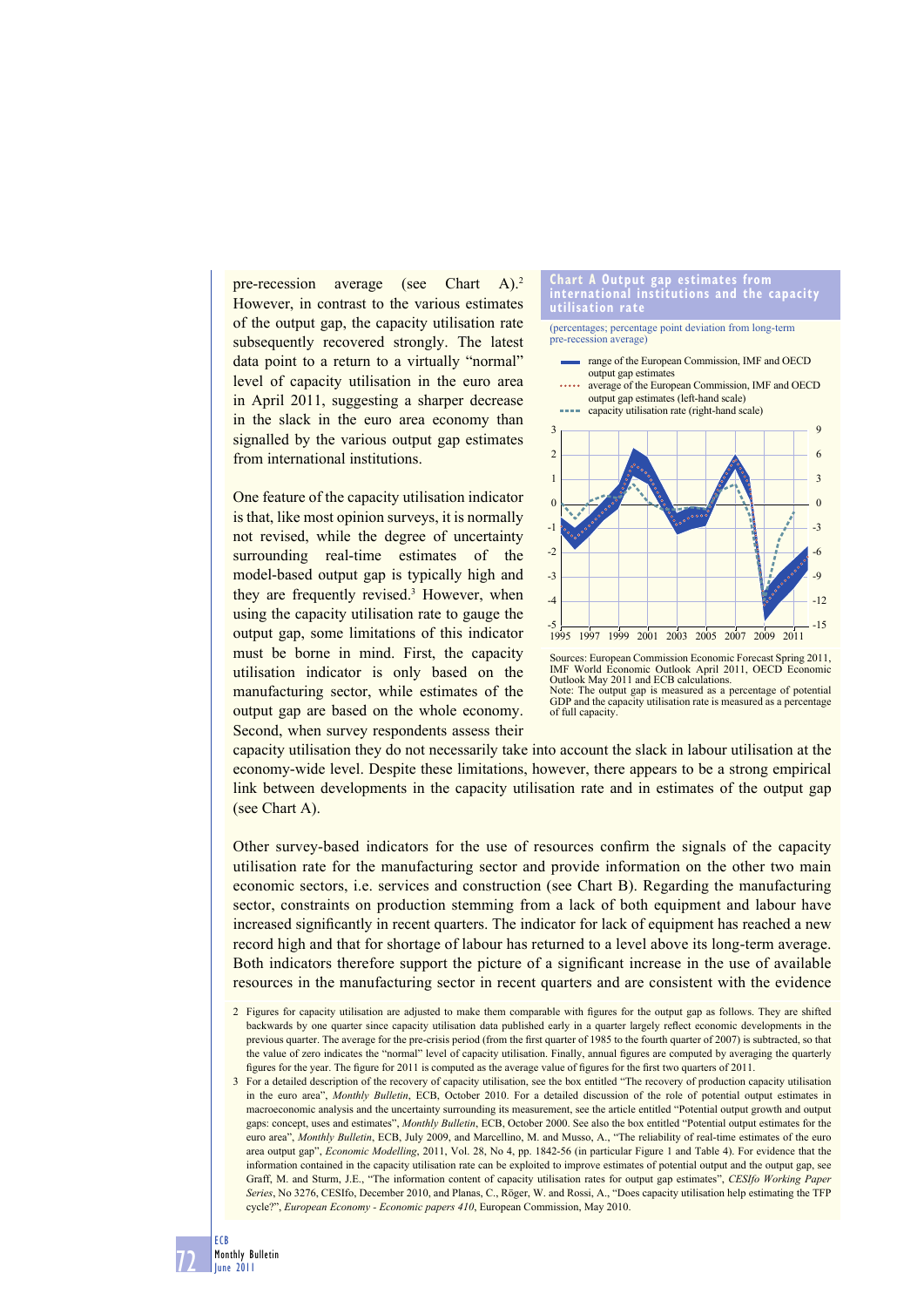### **ECONOMIC AND MONETARY DEVELOPMENTS**

Output, demand and the labour market



Note: The latest observation refers to April 2011.

that capacity utilisation may have returned to its long-term average level. With regard to the services and construction sectors, the indicators for shortage of labour have increased for both of these sectors, to stand above their long-term averages, and the same is true of the indicator for lack of equipment in the construction sector. By contrast, the indicator for lack of equipment in the services sector has displayed some volatility recently and in April it fell below its long-term average, after exceeding it at the beginning of the year. Overall, the evidence on constraints on activity in the non-manufacturing sectors also supports the picture of increased resource use and, hence, of a reduction in the degree of slack in these sectors also. However, the levels of the indicators and the pace of reutilisation of resources appear to be less dynamic than in the manufacturing sector, suggesting some under-utilisation of resources in these sectors which may contribute to the size of the output gap for the economy as a whole.

# **Business cycle indicators**

Signals suggesting that the negative output gap may close faster than is indicated by estimates of the output gap from international institutions are also provided by business cycle indicators for the euro area.<sup>4</sup> Although the main purpose of these indicators is to signal the direction of and turning points in the euro area business cycle, they may also provide useful indications concerning the closing of the output gap. Chart C shows a rather close historical co-movement between two business cycle indicators – one based on data for industrial production (excluding construction) and the other based on real GDP – and the capacity utilisation rate. With regard to

4 For more details, see the box entitled "The measurement and prediction of the euro area business cycle", *Monthly Bulletin*, ECB, May 2011, which describes the area-wide leading indicator (ALI). See also the methodological notes for the OECD composite leading indicators, which are constructed in a similar way to the ALI. These notes define the business cycle phases in terms of whether the output gap is positive or negative and narrowing or widening (see the OECD's website at www.oecd.org).